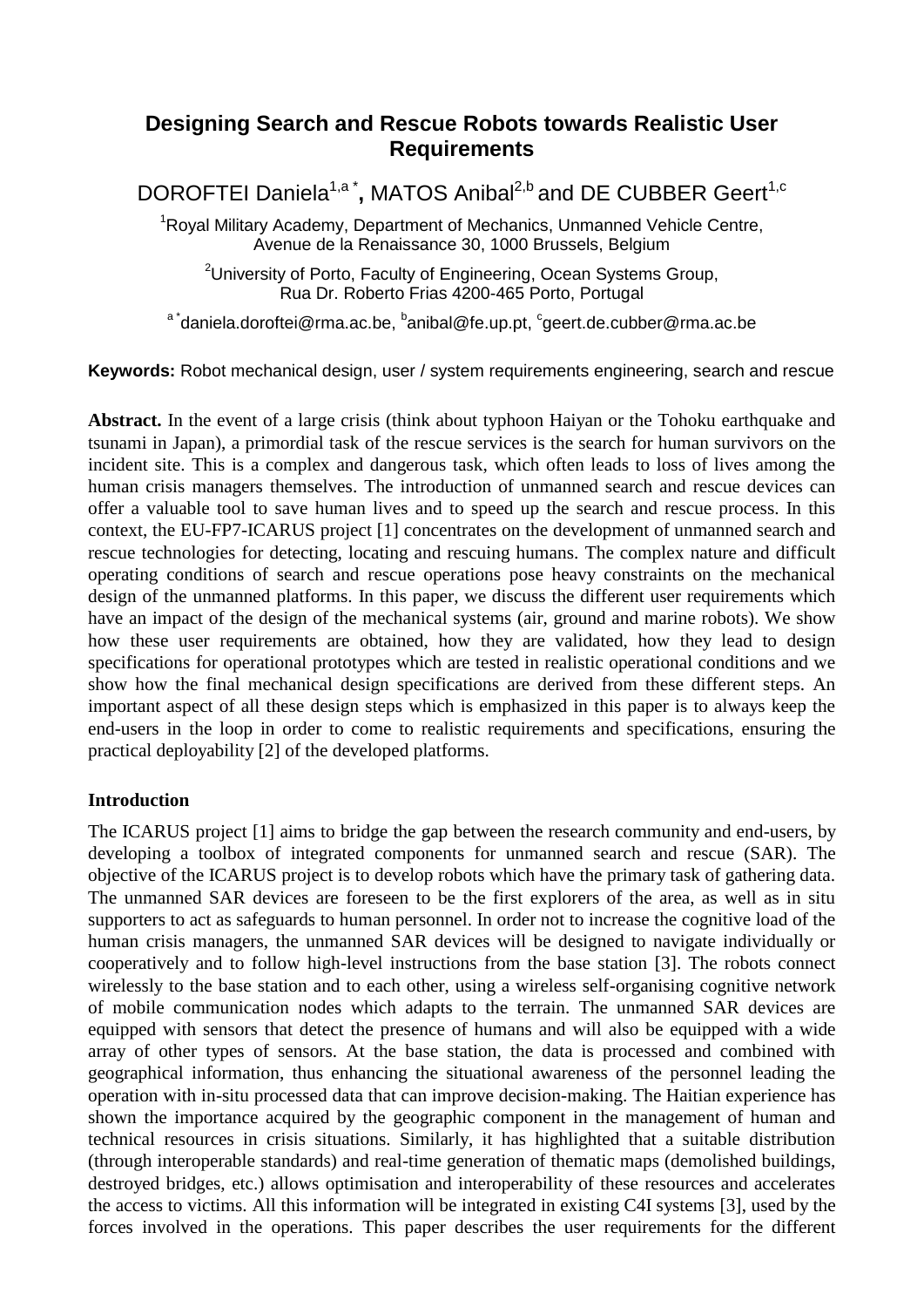ICARUS developments [4]. The aim is to gather information from the end-users on the desired / expected capabilities of the ICARUS system.

#### **User identification & requirements gathering**

A thorough understanding of the end-user community is a key preliminary factor in order to be able to define a correct set of end user requirements. In the case of ICARUS, it is clear that the tools to be developed are targeted towards the international SAR community. An important distinction to be made depends on the terrain where the rescue operations are taking place. There exists a separate urban SAR (USAR) and maritime SAR (MSAR) community, operating in a different environment.

The international USAR community is organized at UN-level via the INSARAG secretariat. INSARAG has established a world-wide network of USAR teams, developed a standardized set of Guidelines and established an External Classification (IEC) system for USAR teams [5]. INSARAG provides a single point of entry to access nearly the whole international USAR community.

For MSAR operations, ICAO and IMO are the international entities that coordinate all SAR global efforts of their member states. The SAR system, like any other system, has individual components that must work together to provide the overall service. Operationally, the global MSAR system relies upon States to establish their national MSAR systems and then integrate provision of their services with other States for world-wide coverage.

As the USAR and MSAR communities are quite separate, we recognized that it was required to foresee separate user contact and user requirement gathering approaches specifically targeted towards each of these distinct communities. An iterative information gathering approach was followed, where multiple draft documents were reviewed and validated by an end-user board, consisting of members of both the USAR and MSAR communities. The main information sources for these draft documents were data collected from previous user requirements documents, personal interviews with key stakeholders and online questionnaires targeted specifically at both communities. An important point in this approach was also the validation of draft user requirements through the presentation and discussion at key events where end-users are present, such as the RPAS2013 conference [6], the Sea Forum [7] and the INSARAG [5] Team Leaders Meeting, covering as such the air, marine and ground robotics users community.

#### **Main user requirements conclusions**

A complete overview of the user requirements for all ICARUS goes beyond the scope of this paper. In order to maximize the impact of the paper towards the scientific community, we focus on these requirements which are often overlooked by scientists developing robotic systems.

Fast deployment. Unmanned SAR tools which need to be deployed in a remote area, must meet the requirements of air transportability. This poses great constraints on the weight and size of all unmanned components. Goods to be transported over the air must fit in the cargo bay of standard aircraft used for rescue operations. Aircraft cargo space is very expensive, certainly at the moment of a crisis operation when many airplanes are demanded in a short period of time. As such, also the size of the package must be kept to a minimum. Realistically, it can be put that the whole rescue package should fit on 2 standard euro-pallets, which limits the dimensions to 120cm x 160cm x 95cm. The package must not only contain the robotic tools themselves, but also the tools to repair them. Moreover, the package may not contain any dangerous goods, to avoid problems and delays with customs. It must also be possible to deliver this package at the national airport, within 6 hours after getting notice of deployment. The weight of the total package is an important issue and must of course be brought to a minimum. The maximum mass for a package can be estimated at 100kg. This is the maximum weight for a package to still be offloaded from a cargo plane by 2 humans. If the mass exceeds this number, then a forklift is necessary, which is often problematic in crisis areas.

**Manpower requirements.** SAR teams are invariably faced with a massive overload of work, so "sacrificing" people to operate the robotic tools is not an easy compromise. The users were asked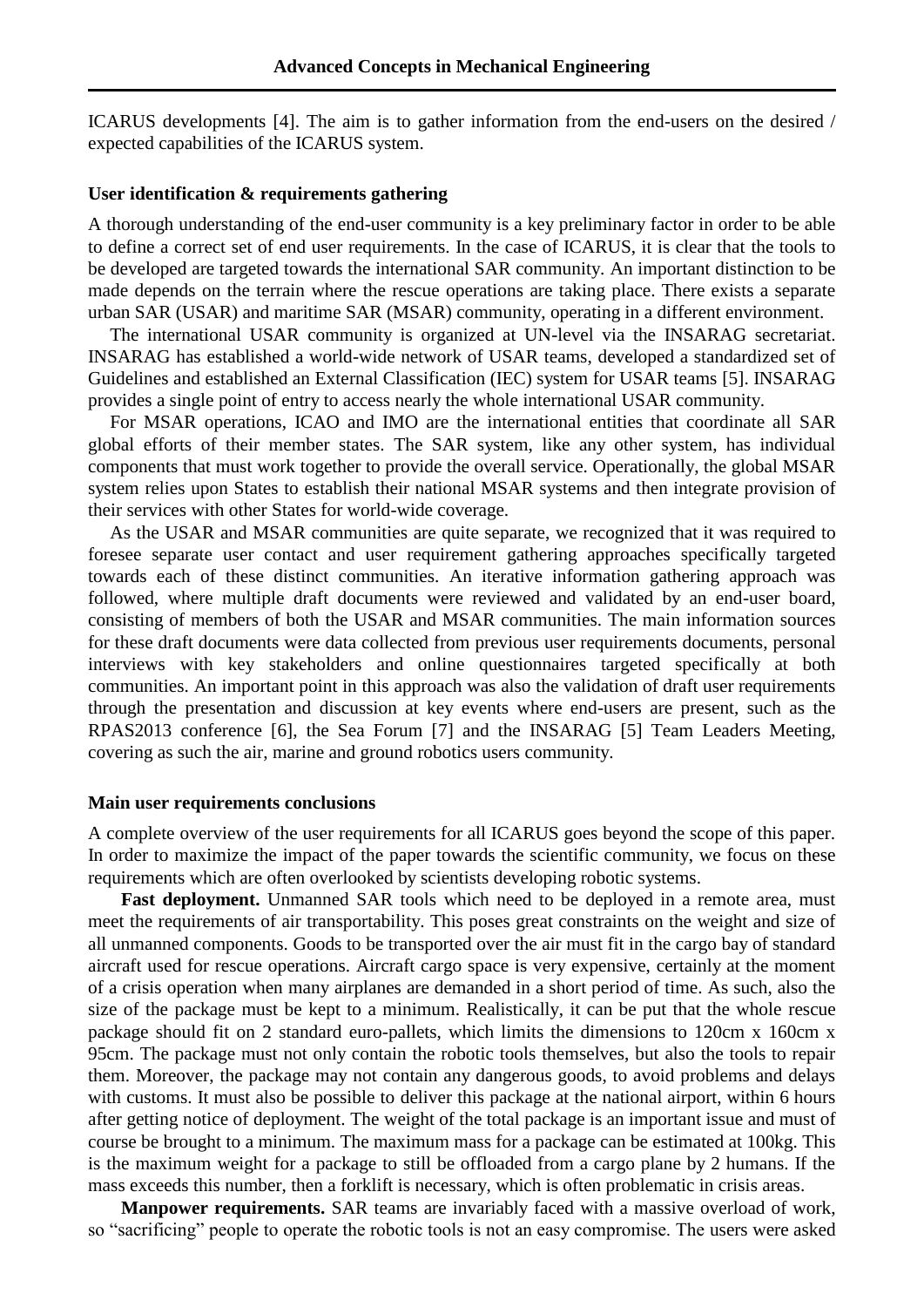to indicate how many extra team members they would be willing to include in their teams for operating the unmanned platforms. As a general conclusion one it can be noted that *no more than 2 people* should be required to operate all robotic tools.

**Energy requirements.** Continuous electrical power supply is not a certainty in disaster areas. In general, SAR teams need to count on their own power sources. In general a power generator is used for these purposes, and –more and more – also solar panels. Care must be taken that the robotic tools do not require more electrical power (e.g. for recharging) than can be given by these power generators. The user survey showed that most teams have access to power generators of up to 2kVA, so this should be seen as an upper limit for electrical power draw.

**Water and dust resistance.** SAR teams are often working in wet and dusty conditions. As a result, also the unmanned systems should be water and dust-resistant. To assess the required level of water and dust resistance, the end users were asked to indicate the desired level of water resistance they would desire for the different platforms, according to the Ingress Protection Rating or IP code. As a result of this study, the target IP level for outdoor aerial platforms was set at IP53, whereas ground platforms are rated at IP65 and marine platforms were rated at IP85.

**Daytime and Nighttime operation.** The end-users indicate that both ground and aerial systems should be able to operate in total darkness. This requirement is mostly relevant for the indoor platforms, as – in many cases – USAR operations are paused during the nighttime for security reasons, although some teams note that they work 24/7. Some USAR teams also report that the night time would be the ideal time for robot interventions, as it is calmer and unmanned vehicles could be less constrained by security problems. For MSAR applications, the possibility of nighttime operation is one of the most relevant features and selling points. Indeed, current (manned) operations almost always need to be halted overnight, but unmanned systems could go on through the night and thereby drastically improve the chances of survival of victims still in the water.

**Autonomy requirements.** The level of autonomy to be incorporated in the systems is a delicate exercise. Many end-users indicated us that in practical SAR operations, the robots will always need to be tele-operated for safety and legal reasons. Evidently, this request clashes with the desire of scientists wanting to equip their platforms with intelligent autonomous navigation systems. One must also not forget that legal issues also play a role in this matter. Allowing e.g. unmanned aircraft in airspace is already a delicate issue and allowing autonomous aircraft will be even more so. As a result, it must be foreseen that – at all time - the ICARUS aerial platforms can switch to complete tele-operation and act as Remotely Piloted Aircraft (RPA) in order not to limit their deployability.

Sensing requirements. The end-users were asked to indicate and prioritize the required sensing modalities they would like to see installed on the different systems. The results show that end-users value the visual contact with the victims (video cameras) and that the geo-referencing of the victims is also of high importance. The next more selected answers were related to detection sensors (infrared and other human detection sensors). Furthermore, structural 3D mapping for increasing the situational awareness and the presence of a microphone on ground platforms for communicating with trapped victims are requested by end-users.

**Communication requirements.** One must be aware that in a disaster-affected area, the local communication infrastructure is often largely dysfunctional. Often, mail and telephone connections do not work. Skype chat is one of the most robust services to keep a conversation. This clearly shows that ad-hoc communication tools are required.

**Command and control requirements.** Up until today, there are few hi-tech tools in a SAR context. This is mainly due to the fact that SAR workers are reluctant to introduce new technologies in the field, as the crisis environment is extremely technology unfriendly. Crisis managers are under huge stress to carry out a lot of work. As a result, all technology they are required to use must be made extremely user-friendly. This requirement calls for simple interfacing technologies, where most of the background processing tasks are hidden from the user, such that the user only has to give high-level (task) commands.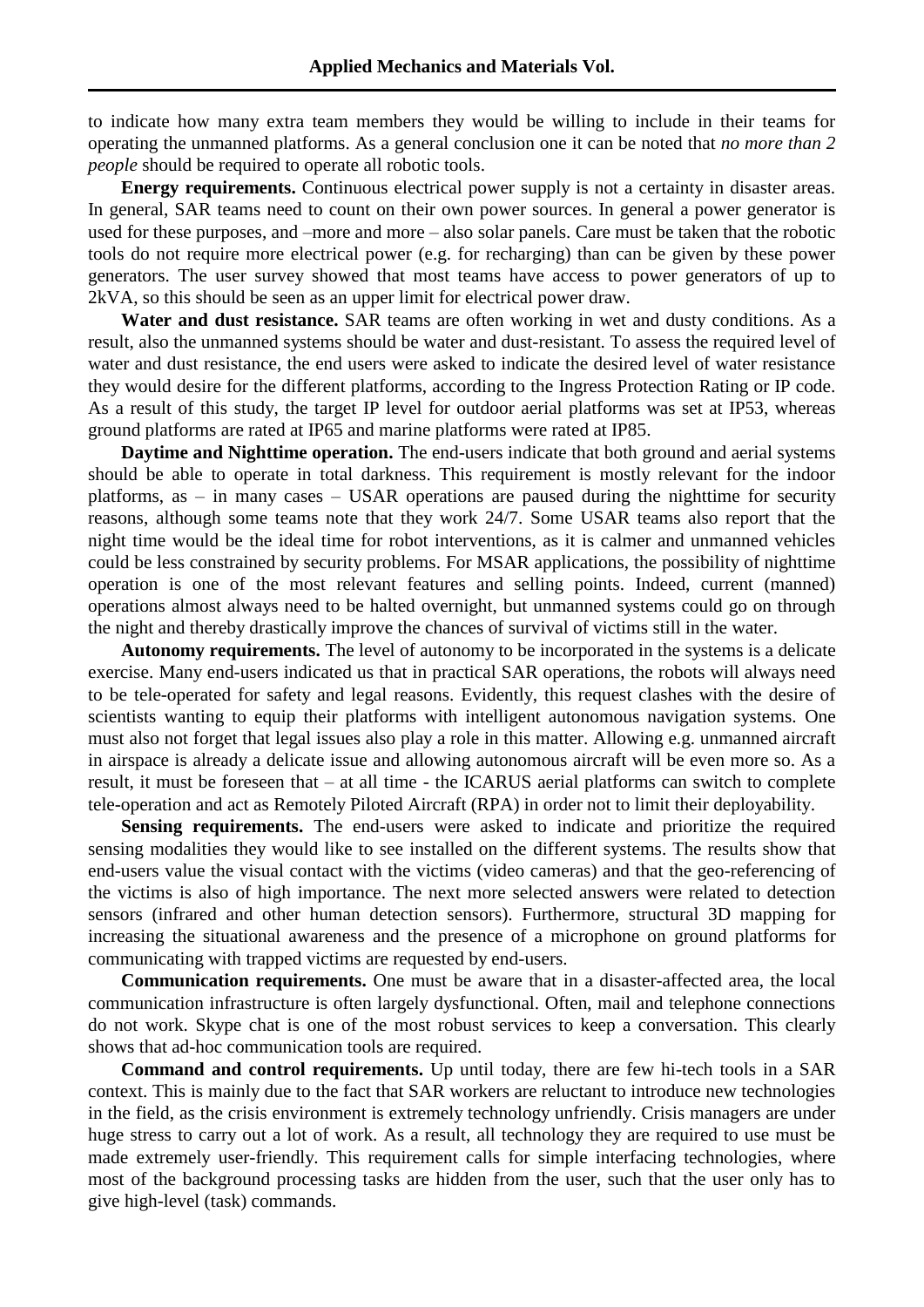#### **System and architecture requirements**

Gathering information from the user requirements and the development teams, system requirements and an architecture definition were obtained. The deployment scheme of the ICARUS architecture can be depicted by the scheme of Fig. 1.



Fig. 1: ICARUS Deployment Architecture

The ICARUS Mission Planning and Coordination System (MPCS) [3] gets always deployed at the Crisis Coordination Center and performs the mission planning and coordination. Depending on the plan, an ICARUS team can perform mission-level activities commanded directly from the Crisis Coordination Center. In the case of an urban SAR operation, this will be the On-Site Operations and Command Centre, where also the Local Emergency Management Authority and crisis data providers will input their data and mission objectives. In the event of a maritime SAR operation, this central coordination system would be the Maritime Rescue and Command Centre.

In case of a crisis situation covering a wider area, the crisis coordination centre will in general divide the crisis area in sectors and assign incoming SAR teams to the different sectors based upon team capabilities and specific sector needs. The number of sectors can vary wildly based on the extent of the crisis. For reasons of clarity Fig. 1 sketches a situation with only 2 sectors, but the architecture can be extended easily. In this architecture, each sector receives its own Robot Command and Control Station (RC2) [3], which has to connect with the MPCS via the ICARUS communication Framework. Inevitably, this communication link will have to deal with constraints on the amount of data which can be sent over the communication link. The SAR Robot Operator uses the Robot Command and Control Station to control the (multiple) ICARUS unmanned vehicles through the ICARUS communication framework. Some ICARUS vehicles are equipped with a robot-victim HMI system, enabling disaster victims to send feedback (voice, video) from the victim back to the RC2. The Local Emergency Management Authority and the Crisis Data Providers and Crisis Stakeholders interact with the MPCS to input data, enabling the SAR mission planner to assign tasks and missions to the different ICARUS tools via the MPCS. In the field, SAR Field Teams and First responders are assisted by the ICARUS robots to rescue victims. They have mobile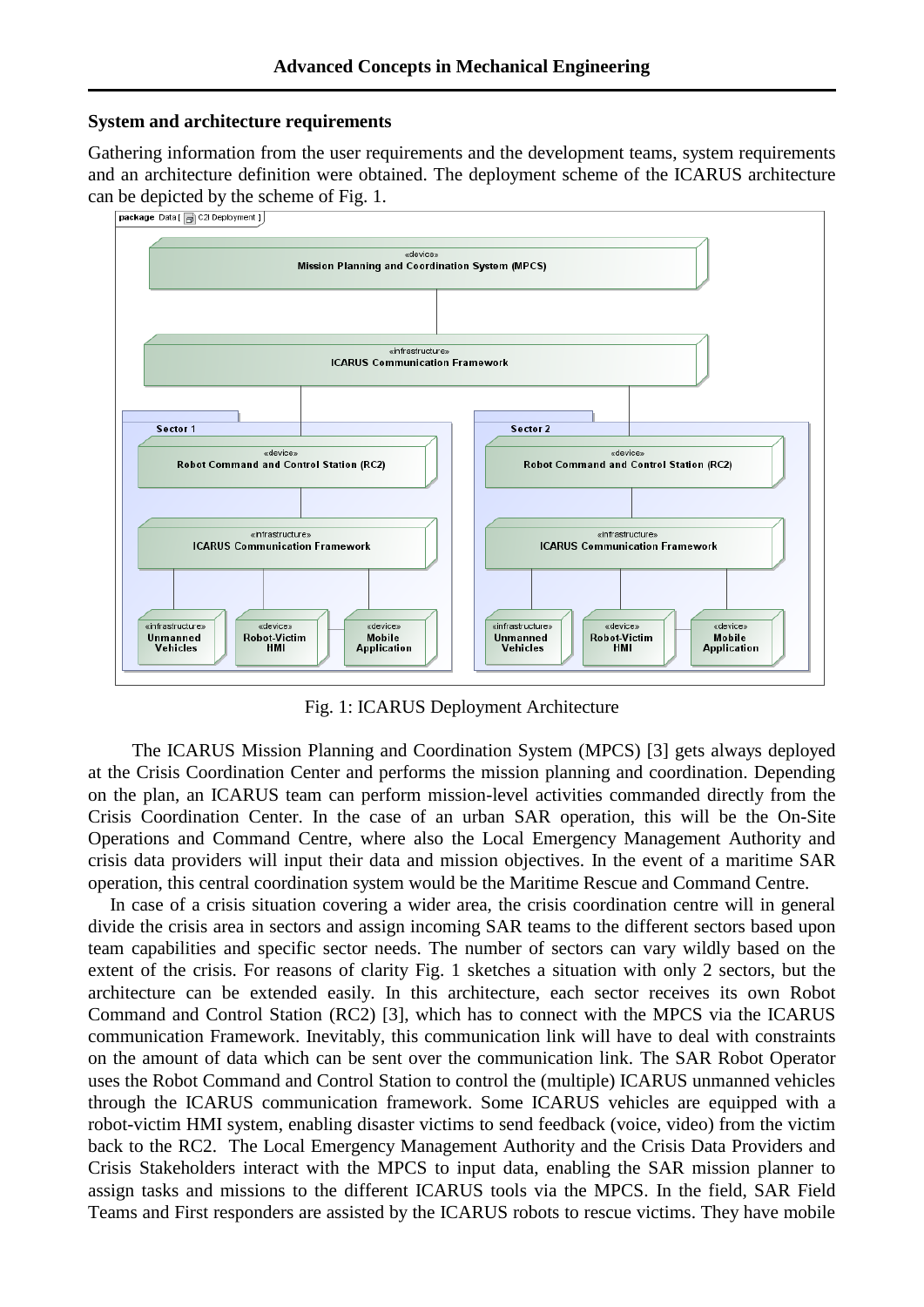devices at their disposal, running mobile applications allowing them to read robot sensor data via the Communication Network and to contact the RC2 for requesting a change in robot tasking.

Following this architecture and the user requirements, system requirements are derived for each of the ICARUS platforms. Fig 2. gives a brief overview of each of these systems, referring the reader to reference documents to gain more information about each of the subsystems.



Fig. 2: ICARUS Platforms: a) ETH Solar aeroplane [8], b) JmdTheque Gyropendulum [6], c) META Large Ground Vehicle [9], d) INESC ROAZ II with Unmanned Capsule [10], e) ASCAMM quadrotor [6], f) Skybotix indoor rotorcraft [11], g) Allen Vanguard Digital Vanguard [9], h) Calzoni U-Ranger [12].

#### **Operational validation of the user requirements and conclusions**

It is often hard to express requirements without evaluating the practical operational repercussions of these requirements by doing field tests with the produced material. Therefore, the ICARUS consortium has opted to organize, together with the end users, operational trials already very early in the project stage, showcasing the capabilities of early developments and prototypes, in order to get valuable feedback from the end-users, allowing the designers to improve their systems and in order to allow the end-users to re-iterate their requirements. Fig. 3 shows some images of the land and sea trials and the ICARUS subsystems put to the test.



Fig. 3: Operational field trials for requirements validation: a, e): Ground robots navigating indoor and outdoor on rough terrain [13]; b, f): Aerial platforms searching for human victims and doing site surveys; c, g): Maritime platforms testing deployment of rescue capsules for rescuing victims in water [10]; d): Communication tools trials [14] and h) 3D reconstruction of the environment [15]